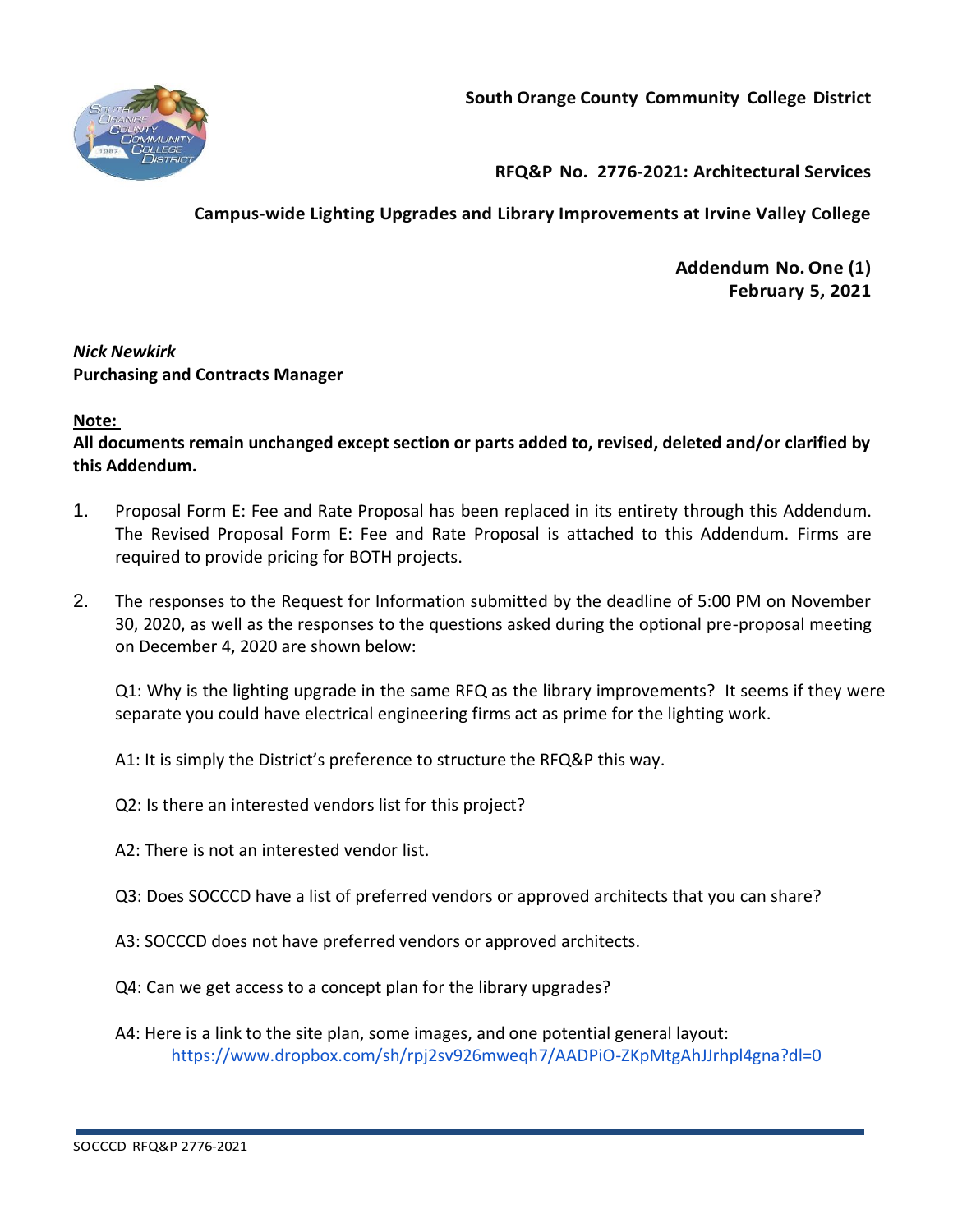The basic outdoor concept at this point is a large decorative concrete patio enclosed by a short stem wall and wrought iron fencing above that. Beyond the fencing a non-accessible landscape barrier would be ideal. Within the patio should be sufficient, mixed, seating types for some level of social distancing and enough power and lighting nearby for productivity. A large canopy, or canopies, is envisioned to provide shade at the end of the day, and possible support for lighting and power. Near the entry/exit doors vending and coffee service has been discussed.

Within the library are basic restroom upgrades, casework, and possibly some storefront assembly to create partitioned spaces.

Q5: Can we get a site plan of the library that includes the outdoor space to be upgraded?

A5: Here is a link to the site plan, some images, and one potential general layout: <https://www.dropbox.com/sh/rpj2sv926mweqh7/AADPiO-ZKpMtgAhJJrhpl4gna?dl=0>

Q6: Do the exact forms included in the RFP need to be included as provided or can they be recreated in a different format while still answering all questions?

A6: The forms included with the RFQ&P can be recreated so long as they are reproduced verbatim and in the same order.

Q7: Will the courtyard shade structure need to be DSA approved?

A7: All aspects of the Library project will need to be DSA approved.

Q8: Will the lighting upgrade as-builts be provided in PDF, CAD, or Revit format?

A8: Existing drawings provided for reference will be provided in PDF format (typically scanned).

Q9: Are these projects planned to be awarded to one firm or multiple firms?

A9: The intent is to award both projects to one firm, however the District reserves the right to award each project to a separate firm if deemed in the best interest of the District.

Q10: Are shades to be horizontal or vertical on the courtyard shade structure?

A10: IVC is open to suggestions regarding the type of shade structure that would be most appropriate for the exterior Library space. That said, an open steel free standing structure with retractable, horizontal fabric shades has been discussed favorably.

Q11: Is the shade structure to be attached to the building?

A11: It is likely that the shade structure should be free-standing and away from the building to provide the benefit of blocking the sun. If there is a benefit to attaching the structure to the building that option can be discussed.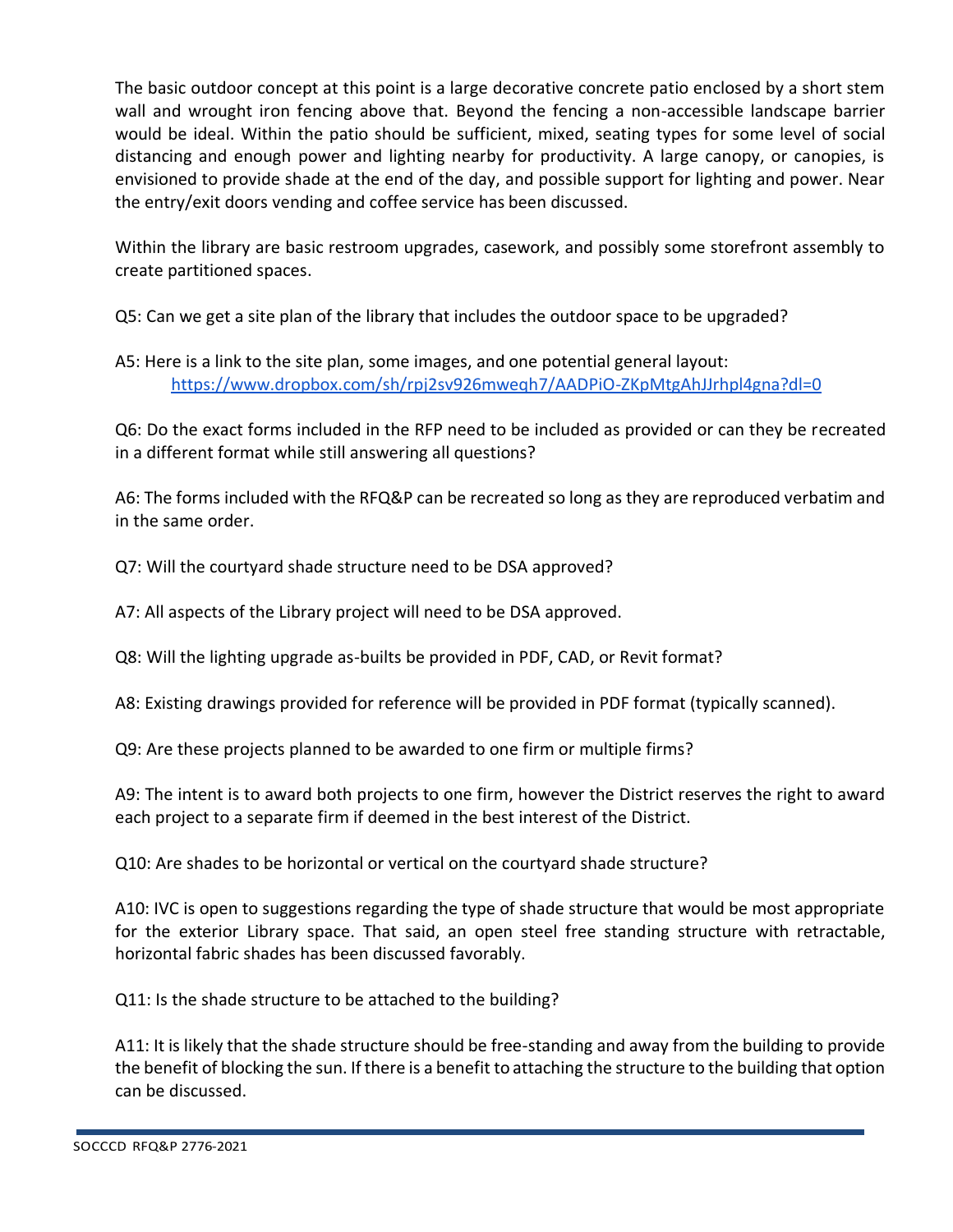Q12: Is Site and Parking Lighting to be included in building lighting upgrade scope?

A12: Site and parking lot lighting is not currently part of the scope of this project.

Q13: Will a survey be completed by a separate team or should it be included in scope for buildings where as-builts are not accurate?

A13: A survey of every lighted space will need to be completed by the successful firm for the lighting upgrades project.

A civil survey will need to be completed by the successful firm at the exterior of the Library project as no survey of this area exists. Firms should ensure that survey is covered in their fees.

Q14: Can you provide us with a current list of campus standard light fixtures?

A14: Because several new buildings are currently in design, and the lighting upgrades effort is campus wide, the successful firm will help to establish campus lighting standards.

Q15: Are the drawings for the lighting upgrade and the library upgrade to be produced in Autocad?

A15: This project will not require that AutoCad files are delivered to the District. PDF files are sufficient for our use.

Q16: Are the design packages for the lighting upgrade and the library upgrade to be separately submitted to DSA?

A16: The lighting upgrade project and Library project will be discrete projects in every way and will be submitted to DSA separately.

Q17: Does the Irvine Valley College have any open application with DSA which will have to be closed?

A17: Aside from active projects IVC has no open applications with DSA.

Q18: Does the Irvine Valley College have purchase agreements with specific manufacturers of lighting fixtures and controls?

A18: IVC does not purchase agreements in place with specific manufacturers for lighting or controls.

Q19: What is the total square footage of the buildings which are included in the campus-wide lighting upgrade?

A19: Please see the "Map with SF" file at this link: <https://www.dropbox.com/sh/rpj2sv926mweqh7/AADPiO-ZKpMtgAhJJrhpl4gna?dl=0>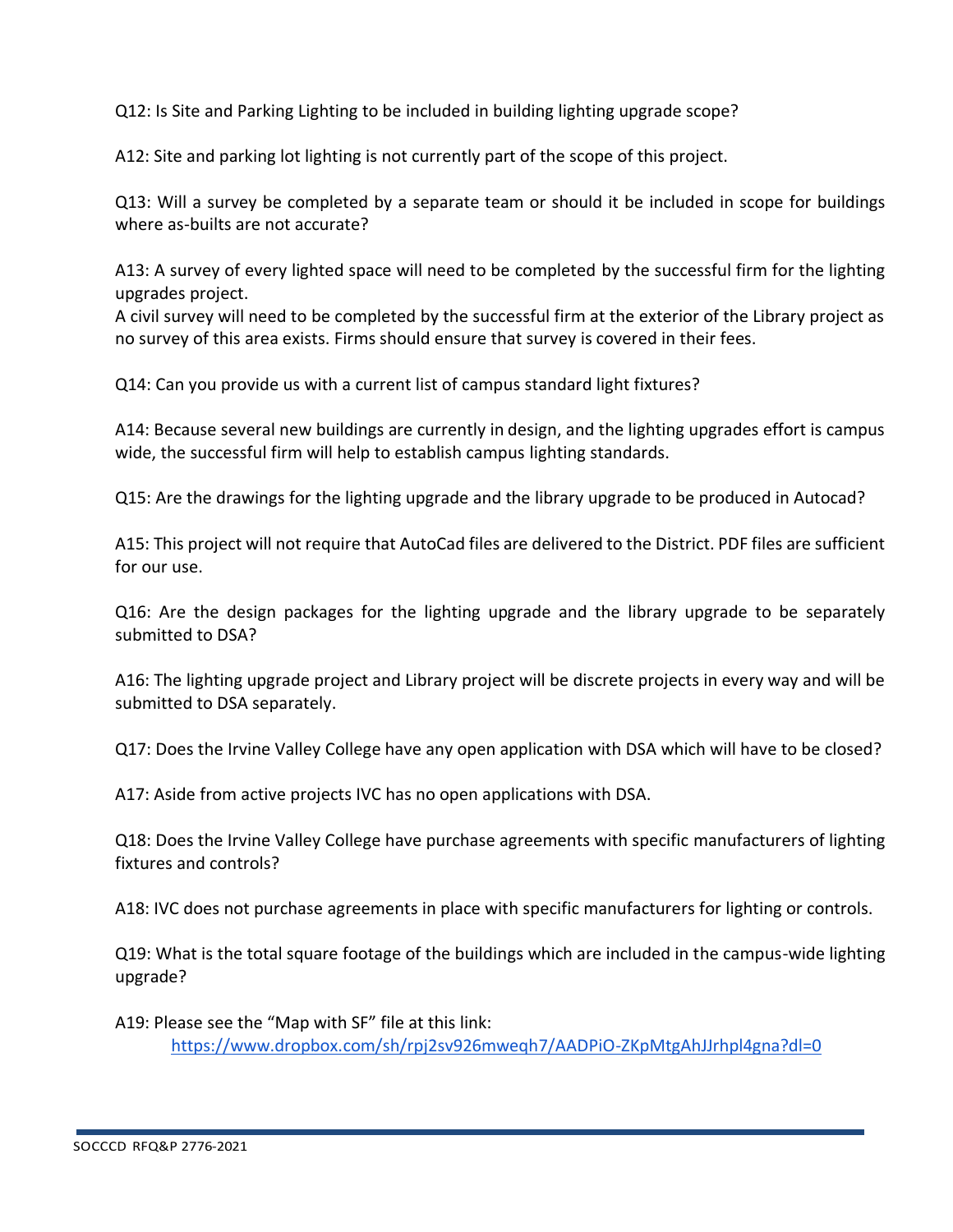Q20: Is the fire alarm modification part of the library upgrade scope? Was the fire alarm system in the library updated?

A20: The fire alarm in the Library has not been upgraded since the original construction in the early 1990s. Fire alarm work will only be part of this project if DSA requires modifications.

Q21: Are as-builts available for all lighting systems (power sources, emergency power, circuiting, controls, etc)?

A21: Most original building drawings are available for review but where modifications have been made over the years information may be missing. In fact, information may be missing from the original drawings as well.

Q22: Are as-builts available for the library upgrade, including the fire alarm system?

A22: Most original building drawings are available for review but where modifications have been made over the years information may be missing. The Library as-built drawings contain a signal plan with fire alarm system and panel identified but not in great detail.

Q23: Are District standards available for drawings and specs?

A23: The District does not have written standards and defers to AIA standards for the production of drawings and specifications.

Q24: The RFQP didn't identify as-builts as a "deliverable" from the architect. Are as-built drawings required? If so, in what format?

A24: Upon completion of the project the contractor is required to deliver hard copy as-builts to the District. Architectural Services include the transfer of that information into an updated PDF of the project drawings for delivery to the District.

Q25: Is there any Criteria for the proximity of the architects office to the Irvine Valley College?

A25: While it is not a requirement, proximity to the project has been shown to be advantageous in the past and is taken into consideration when scoring proposals, but not significantly.

Q26: What is the assumed construction schedule for the Lighting Upgrades? (a) will all the buildings be occupied (and contractor to work off hours)? (b) or a mix of occupied and unoccupied buildings? (c) and are buildings to be phased or can be done simultaneously?

A26: It is planned that the notice to proceed for construction will be issued in June 2022 and the project duration will be 5-6 months. Bidders will likely be asked to bid the project to be completed entirely at night (after 10 pm), however, as schedules change we will likely allow contractors to work during the day in any space that is not occupied (within reason) and ask that they attempt an entire building at a time.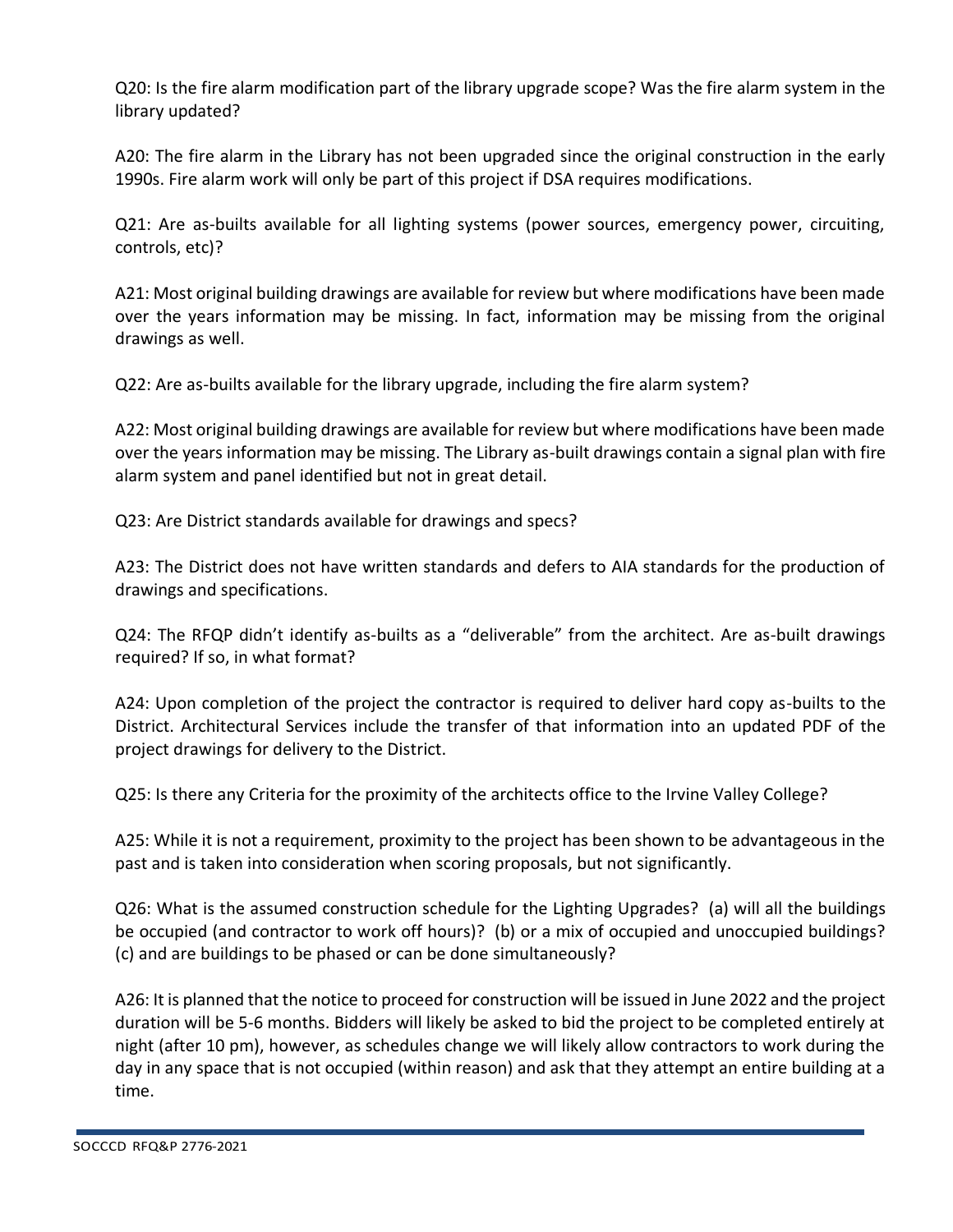Q27: Can you show a Site Plan of the area?

A27: Here is a link to the site plan, some images, and one potential general layout: <https://www.dropbox.com/sh/rpj2sv926mweqh7/AADPiO-ZKpMtgAhJJrhpl4gna?dl=0>

Q28: Is the Survey paid for by the District or to be included by the design team?

A28: The design team will provide the survey. Please be sure to include civil survey in your fee.

Q29: Will lighting photometrics be required for normal lighting (horizontal & vertical surfaces)?

A29: SOCCCD assumes that no photometric calculations will be required because we are replacing existing lighting with LED equivalents to match or improve lumens in every instance. However, it is unknown if DSA will require photometrics.

Q30: Do you have sf area of each building involved with the lighting upgrade?

A30: Please see the "Map with SF" file at this link: <https://www.dropbox.com/sh/rpj2sv926mweqh7/AADPiO-ZKpMtgAhJJrhpl4gna?dl=0>

Please also refer back to the RFQP scope of work section that generally outlines the extent of work at each of the buildings.

Q31: Is there a chance to walk the site prior to the deadline?

A31: Anyone interested in seeing the site and EXTERIOR buildings may do so on February 10 and 11 from 8 am to 5 pm. You will not be escorted during this time but are welcome to have a look. You MUST be on an access list to be granted access. Please email Parker Davis a[t pdavis7@ivc.edu](mailto:pdavis7@ivc.edu) the name of every person that will access the campus by noon on February 9.

Q32: Will existing path of egress & safe dispersal area be furnished for emergency photometrics study?

A32: I will provide any safe dispersal area information I can obtain but have not found this information yet. Assume the answer to be, "no."

Q33: is there any anticipation of a stage/event space for the outdoor patio?

A33: During design some consideration should be given to the potential for outdoor gatherings in the outdoor patio space. It is not the primary function of the space but options are valued.

Q34: Will full coverage WIFI extend to the outdoor area?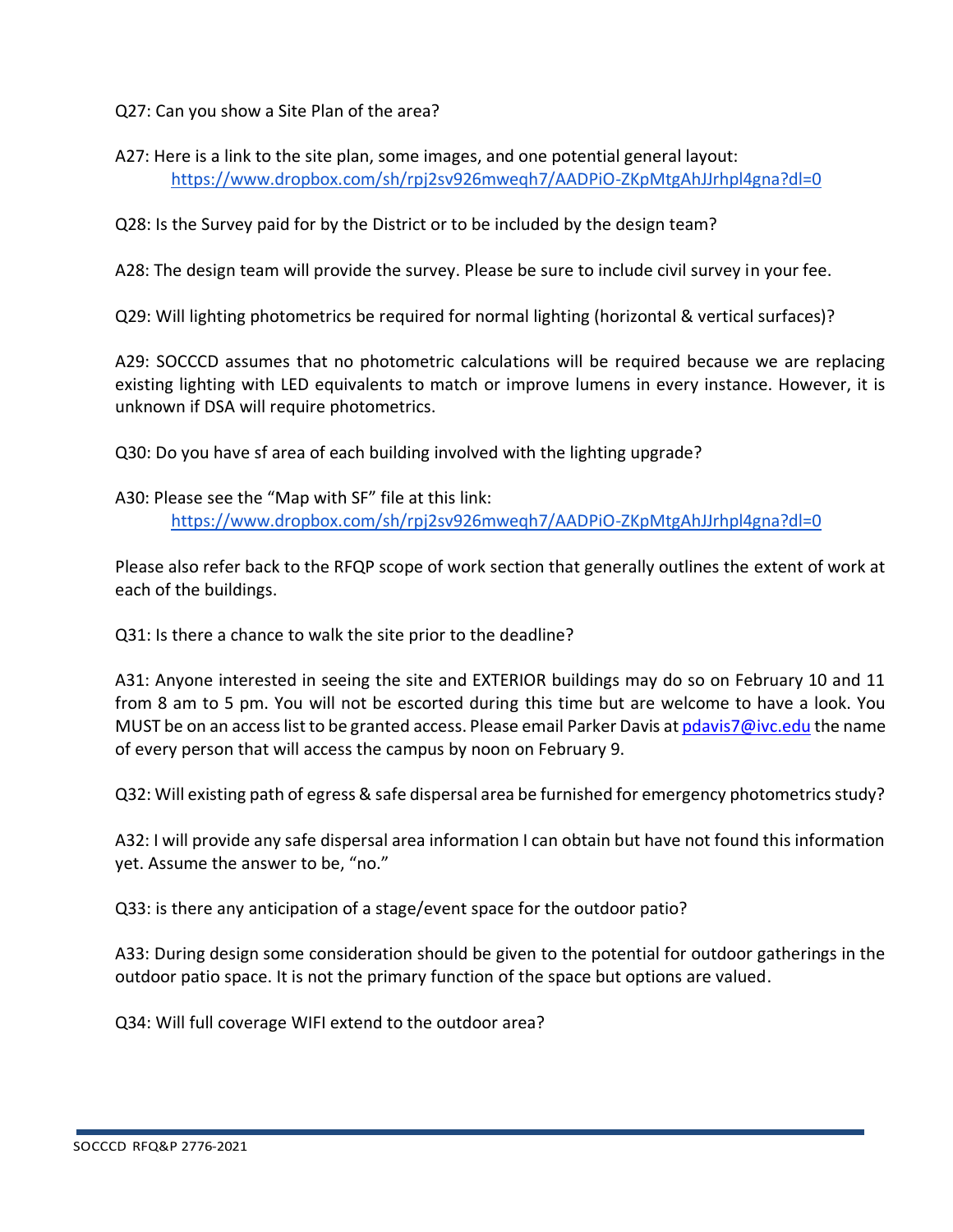A34: Yes, it is likely that the IVC IT Department will provide at least one wireless access point but may request that it is included in the design. Hard-wired Cat6 cabling will need to be provided to the proposed coffee cart area.

Q35: Is there an anticipated overall project budget?

A35: The construction cost budget for the Library Project budget is \$700K and the Lighting Project is \$1.3M.

Q36: Based on the answer you just gave that it is possible for District to consider awarding as 2 separate projects, are we to give the fee as two separate fees? On 2 separate FORM Es?

A36: A revised Proposal Form E is attached to this Addendum. All firms must provide individual pricing for each project.

Q37: If the Fire Alarm scope is unknown and indeterminate at this time, are we show fee as an option?

A37: If there is fire alarm scope typically required as part of the basic scope of these projects then an associated fee should be reflected. Any non-standard requests by DSA for fire alarm upgrades will likely be addressed through an add service. Each firm should clearly identify any fee associated with fire alarm work so it can be taken into consideration during evaluation of proposals.

Q38: Is it known at this time that the electrical and data service for the library has spare capacity for the outdoor court improvements?

A38: Firms shall assume that capacity exists within existing systems.

Q39: What transportation (technology?) related changes are anticipated by the team? Are there any interior classroom changes anticipated relative to social distancing or technology?

A39: None that will affect this effort. This is a direct replacement of current fixtures in place.

Q40: Will the list of buildings that have LED fixtures replaced provided along with SF info?

A40: Please see the "Map with SF" file at this link: <https://www.dropbox.com/sh/rpj2sv926mweqh7/AADPiO-ZKpMtgAhJJrhpl4gna?dl=0>

Please also refer back to the RFQP scope of work section that generally outlines the extent of work at each of the buildings.

Q41: Could you provide a link to the shade structure you have described and has preliminary support for use at the patio project

A41: This canopy type from a local college is one type of structure that has been discussed as an acceptable option. We would like to see other options as well that may be a better fit.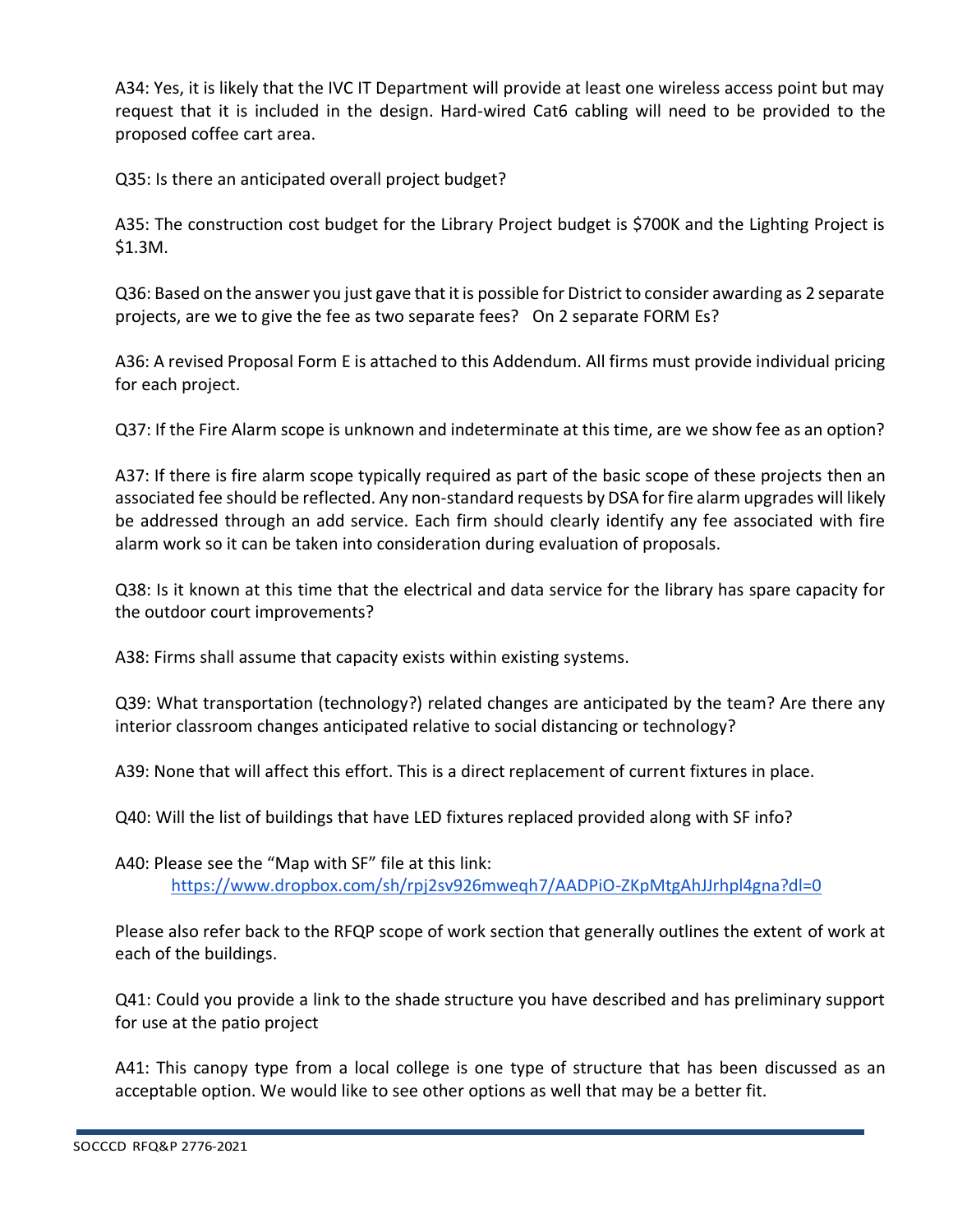

Q42: The lighting project appears to be only engineering with little or no architectural. Would it be possible to submit on only the lighting project for engineering firms?

A42: It is the intent of this RFQ&P to hire an architectural firm to provide Architectural Services, ideally for both projects.

Q43: Is the kitchen equipment associated with the coffee servery to be specified by the design team

A43: Architectural Services will not include the selection of any specialty equipment. With some level of design assistance from our current vendor, it is likely that design will include the structure, storage, sinks, plumbing and fixtures, sewer, power, data, and possibly a local water heater.

Q44: Do we expect the coffee/servery to need to go through health department review?

A44: Traditionally, in smaller operations, like a coffee cart, the HD is looking at the operation and not the cart itself. That said, please plan for a potential health department review.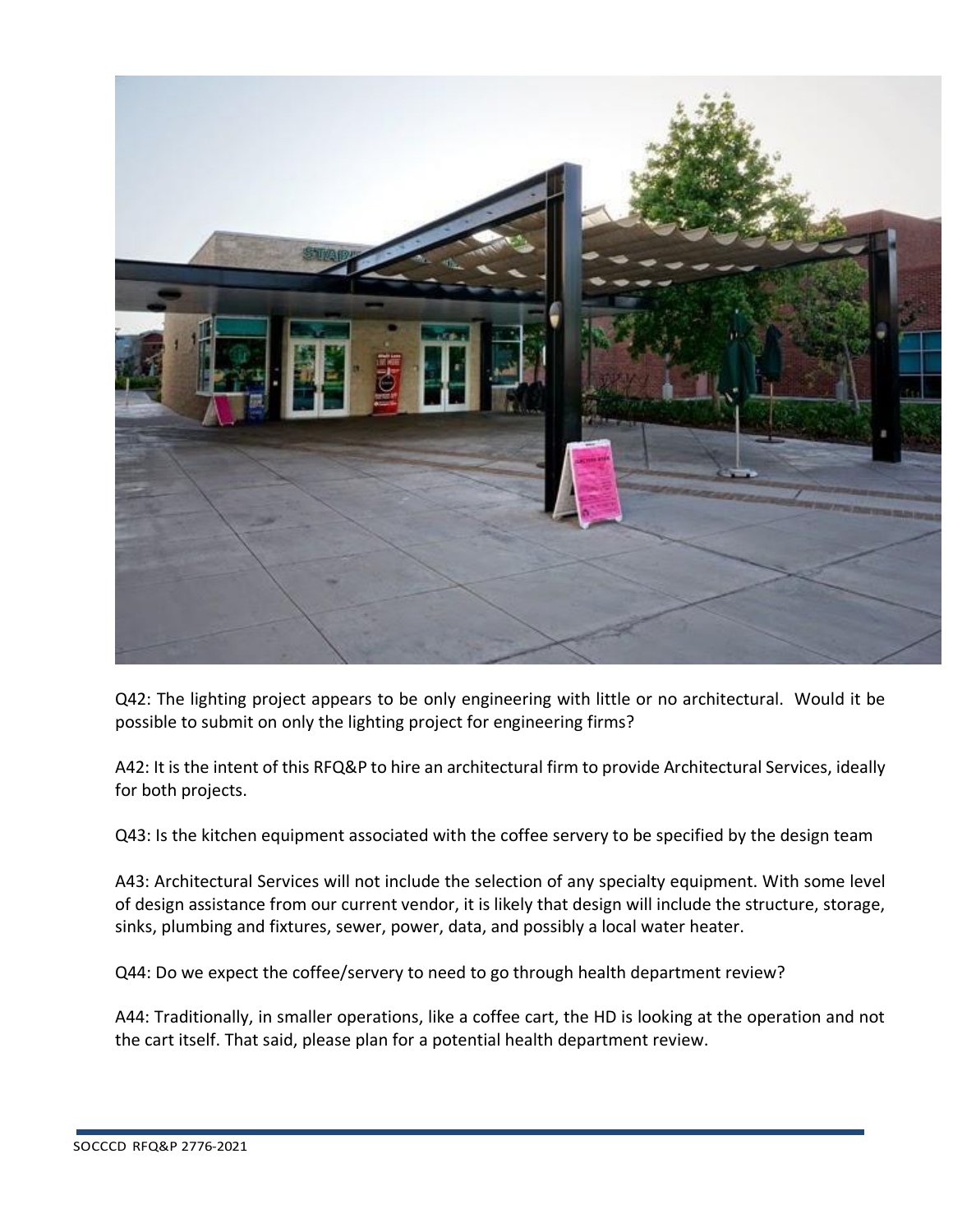# **REVISED PROPOSAL FORM E FEE AND RATE PROPOSAL**

# **\*Revised per Addendum No. 1 on February 5, 2021. Firms are required to provide pricing for BOTH projects.**

### **1. Fees for Project 1: Campus-Wide Lighting Upgrades**

The proposed fee schedule shall include fully burdened hourly rates for each title/individual proposed for the work. It is the proposer's responsibility to understand the complexity of the District as well as the complexity of the proposed work and to submit a not-to-exceed fee accordingly using the form below.

Fees shall be firm and fixed.

Indicate the billable hourly rate and estimated total hours required to fulfill their duties. Such rates shall include all labor, materials, overhead and profit (OH&P), and other direct and indirect costs including incidental travel. Actual contract rates and project fees will be subject to negotiation prior to issuance of any agreement.

| <b>Schematic Design Phase</b>        |        |
|--------------------------------------|--------|
| Design Development Phase             |        |
| Construction Document (C/D) Phase    |        |
| <b>Bidding Phase</b>                 |        |
| <b>Construction Phase</b>            |        |
| Close Out Phase                      |        |
| <b>District Controlled Allowance</b> | 10,000 |
| <b>TOTAL FEES FOR PROJECT 1:</b>     | ς      |

#### **2. Rates for Additional Services for Project 1: Campus-Wide Lighting Upgrades**

The following rates, which include overhead, administrative cost and profit, shall be utilized in arriving at the fee for Additional Services. The hourly rates reflected below shall be effective as of the date of execution of an Agreement between the District and the Firm.

| Service/Discipline                                                                               | <b>Position/Title</b> | <b>Proposed Hourly Rate</b> |
|--------------------------------------------------------------------------------------------------|-----------------------|-----------------------------|
|                                                                                                  |                       |                             |
|                                                                                                  |                       |                             |
|                                                                                                  |                       |                             |
|                                                                                                  |                       |                             |
|                                                                                                  |                       |                             |
|                                                                                                  |                       |                             |
|                                                                                                  |                       |                             |
| Duplicate as necessary for ALL services/disciplines, positions/titles and proposed hourly rates. |                       |                             |